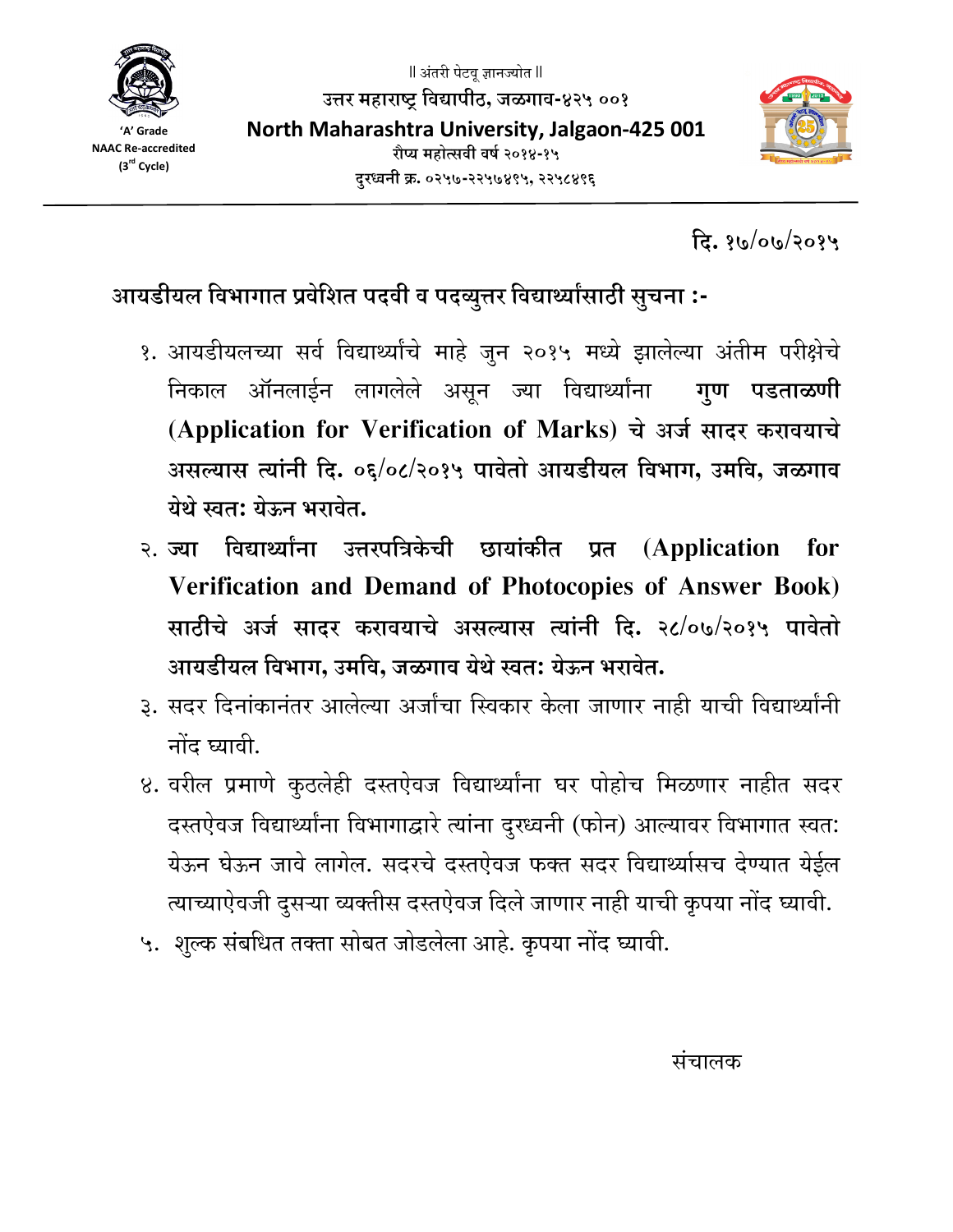## Il अंतरी पेटवू ज्ञानज्योत Il उत्तर मेहाराष्ट्र विद्यापीठ, जळगांव-425001 NORTH MAHARASHTRA UNIVERSITY, JALGAON-425001

市图本:60

फक्स क्र. : (0२५७) २२५८४०६

**GRADE - B (2.88)** Fax No<br>SAACRE-ACCREDITED E-mail

Post Box No.  $80\,$ Telegraphic Address UTTAMVIDYA Telephone No  $(0257) 2258428$ ,

2258429  $(0257)$  2258406

 $ar-record(\omega)$ nmu.ac.in

दिनांक : १३ / ०६ /२०१३

जा. क्र. उमचि /७ह / ३६१२ / २०१३

प्रति.

- १. मा. प्राचार्य, उमविशी संलग्न सर्व महाविद्यालये
- -. मा. संचालक, उमविशी संलग्न सर्व मान्यताप्राप्त संस्था
- ३. मा. विभाग प्रमुख, उमविअंतर्गत सर्व शैक्षणिक विभाग, उमवि, जळगाव

# विषय : विविध शुल्काबाबत...

महोदय,

मा. विद्यापीठ अधिकार मंडळाने घेतलेल्या निर्णयानुसार कळविण्यात येते की, खालील प्रमाण विविध भूल्कांमध्ये वाढ करण्यात आलेली आहे.

| अ. क्र.                              | प्रमाणपत्र तपशिल                                                    | आकारण्यात येणारं शल्क     |  |  |
|--------------------------------------|---------------------------------------------------------------------|---------------------------|--|--|
| $\mathcal{N}$                        | $\mathcal{R}_{\text{int}}$                                          | રૂ.                       |  |  |
| $\mathcal{X}_t$                      | द्धितीय प्रत गुणपत्रक शुल्क                                         |                           |  |  |
|                                      | अव्यावसायिक अभ्यासक्रमांसाठी                                        | र.३००/- (प्रति प्रत)      |  |  |
|                                      | व्यावसायिक अभ्यासक्रमांसाठी                                         | र.६००/- (प्रति प्रत)      |  |  |
| $\mathcal{R}_{\mathcal{C}}$          | तृतीय प्रत-गुणपत्रक शुल्क                                           |                           |  |  |
|                                      | अव्यावसायिक अभ्यासक्रमांसाठो                                        | र.५००/- (प्रति प्रत)      |  |  |
|                                      | व्यावसायिक अभ्यासक्रमांसाडी                                         | र.१५००/- (प्रति प्रत)     |  |  |
| ३.                                   | गुणपत्रक दुरूस्ती शुल्क                                             | र.२००/- (प्रति प्रत)      |  |  |
|                                      | (गण पडताळणीनंतर गुणपत्रकातील बदल सोडून)                             |                           |  |  |
| 8.                                   | पदवी प्रमाणपत्र शुल्क (टपाल खर्चासह) (नियमित पदवी प्रमाणपत्र वगळता) |                           |  |  |
|                                      | परीक्षा उत्तीर्ण झाल्यापासून ५ वर्षांपर्यंत                         | र.३५०/-                   |  |  |
|                                      | परीक्षा उत्तीर्ण झाल्यापासन ५ वर्षांनंतर                            | モ3000/-                   |  |  |
| Ч.                                   | द्धितीय प्रत पदवी प्रमाणपत्र शुल्क                                  | र.१०००/-                  |  |  |
| $\overline{\mathbf{q}}_{\mathbf{y}}$ | पदवी प्रमाणपत्र नांव बदल शुल्क                                      | र.१०००/-                  |  |  |
| $\circ$ .                            | तात्काळ पदवी प्रमाणपत्र शुल्क                                       | पदवीप्रमाणपत्र शुल्क +    |  |  |
|                                      |                                                                     | <b>IS000</b>              |  |  |
| $\zeta$ .                            | पदवो / गुणपत्रक यांची पडताळणी शुल्क                                 | $-1004.5$                 |  |  |
| $\mathcal{S}$ .                      | गुणपत्रक / पदवी प्रमाणपत्र प्रमाणित करणी                            | र.१०००/-                  |  |  |
| $\sqrt{2}$ .                         | गुणपत्रक / पदवी प्रमाणपत्र साक्षांकन                                | र.५००/- (किमान तीन प्रती) |  |  |
| $\xi$ ?.                             | स्थलांतर प्रमाणपत्र शुल्क                                           |                           |  |  |
|                                      | परीक्षा उत्तीर्ण झाल्यापासून ५ वर्षांपर्यंत                         | र. २००/-                  |  |  |
|                                      | परीक्षा उत्तोर्ण झाल्यापासून ५ वर्षांनंतर                           | र,५००/-                   |  |  |
| $\varsigma$                          | द्धितीय प्रत-स्थलांतर प्रमाणपत्र शल्क                               | र.१५००/-                  |  |  |
| $\mathcal{E}$                        | द्धितीय प्रत-उत्तीर्ण प्रमाणपत्र                                    | र.५००/-                   |  |  |